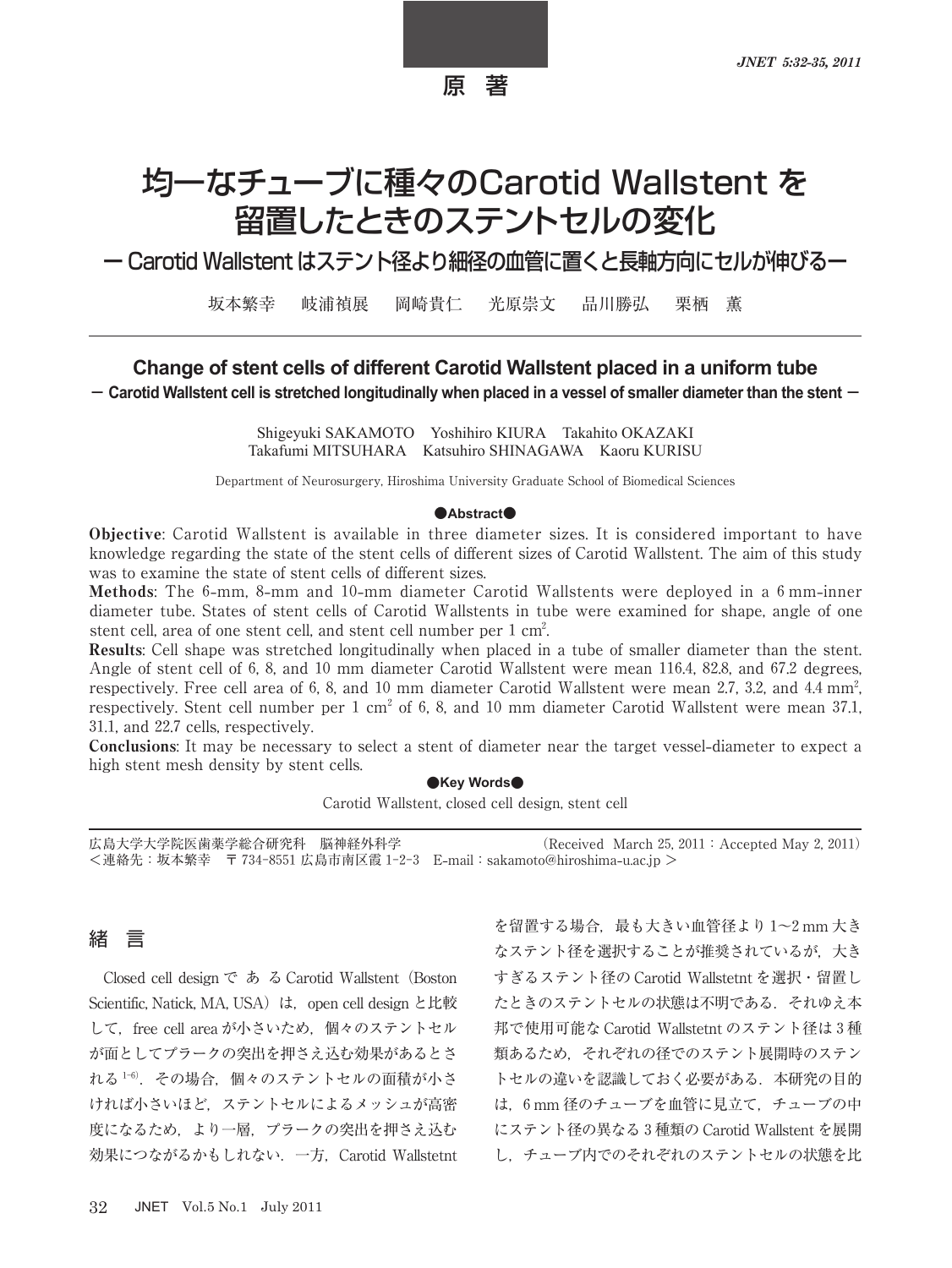

Fig. 1

States of stent cells of Carotid Wallstents in **-**mm inner diameter tube were as follows: Cell shape was stretched longitudinally when placed in a tube of smaller diameter than the stent. Angle of stent cell of  $6, 8$ , and  $10 \text{mm}$ diameter Carotid Wallstent were mean 116.4, 82.8, and 67.2 degrees, respectively. Free cell area of 6, 8, and 10mm diameter Carotid Wallstent were mean 2.7, 3.2, and  $4.4 \text{ mm}^2$ . respectively.

較・検討することである.

## 対象と方法

6 mm 径, 8 mm 径, 10 mm 径 の 3 種 類 の Carotid Wallstent を内径が 6 mm のチューブ (カクイチ透明ホ ース,浅香工業,大阪)の中に展開した状態を,デジタ ルカメラで撮影したものを対象とした.撮影写真をもと に,Carotid Wallstent をチューブの中に展開した状態で のそれぞれのステントセル1個の形状. 編み込み角度, 面積および1cm<sup>2</sup>あたりのステントセルの個数を計測 し、比較・検討した. ステントセルの形状、編み込み角 度, 面積の計測方法は異なる5人が写真上で、各ステン トで同一のステントセルをものさしと分度器で1回ずつ 計測し,その平均値を算出した.なおチューブの中に展 開したステントセルの大きさの検討は曲面を平面として 計測し, 1 cm<sup>2</sup> あたりのステントセルの個数は、 各ステ ントの1ステントセルの面積から算出した. また、ステ ントセルの編み込み角度は Fig. 1 の弧で示したごとく, ステントの長軸側の角度を計測した.

### 結 果

内径が 6 mm のチューブの中に展開した Carotid Wallstent のステントセルの形状は, 6 mm 径 Carotid Wallstent のステント長軸側の対角線長は平均 1.31 ± 0.02 mm (1.27-1.33 mm), 他方の対角線長は平均 2.06 ± 0.05 mm (2.01-2.14 mm), 8 mm 径 Carotid Wallstent の ステ

ント長軸側の対角線長は平均 1.87 ± 0.03 mm (1.81-1,89 mm), 他方の対角線長は平均 1,72 ± 0,03 mm (1,68-1.76 mm). 10 mm 径 Carotid Wallstent のステント長軸 側の対角線長は平均 2.68 ± 0.07 mm (2.58-2.75 mm), 他 方の対角線長は平均 1.65 ± 0.03 mm (1.60-1.68 mm) と なり、ステント径が大きいほどステントセルの形状は長 軸方向に伸びる菱形形状となった(Fig. 1).ステントセ ル 1 個の編み込み角度は, 6 mm 径 Carotid Wallstent が 平均  $116.4 \pm 17^{\circ}$  (115.0-119.0°). 8 mm 径 Carotid Wallstent. が平均 82.8  $\pm$  1.6° (81.0-85.0°). 10 mm 径 Carotid Wallstent が平均 67.2 ± 6.4° (61.0-76.0°) で、ステントセル 1 個の 編み込み角度は, 6 mm 径 Carotid Wallstent > 8 mm 径 Carotid Wallstent  $> 10$  mm 径 Carotid Wallstent の 順 で あった(Fig. 1,Table 1).

ステントセル1個の面積は. 6mm径 Carotid Wallstent が 平 均 2.70  $\pm$  0.09 mm<sup>2</sup> (2.57-2.81 mm<sup>2</sup>), 8 mm 径 Carotid Wallstent が平均 3.22 ± 0.08 mm<sup>2</sup> (3.12-3.32 mm<sup>2</sup>), 10 mm 径 Carotid Wallstent が 平 均 4.41 ± 0.12 mm<sup>2</sup> (4.31-4.61 mm<sup>2</sup>) で,ステントセル 1 個の面積は  $6 \text{ mm}$  径 Carotid Wallstent  $\leq 8 \text{ mm}$  径 Carotid Wallstent < 10 mm 径 Carotid Wallstent の順であった (Fig. 1, Table 1). チューブの中に展開した時のステントセル1 個の面積から算出したチューブ内 1 cm<sup>2</sup> あたりのステン トセルの個数は、6 mm 径 Carotid Wallstent が平均 37.1  $\pm$  1.2 個 (35.6-39.0 個), 8 mm 径 Carotid Wallstent が平均  $31.1 \pm 0.7$  個 (30.1-32.0 個), 10 mm 径 Carotid Wallstent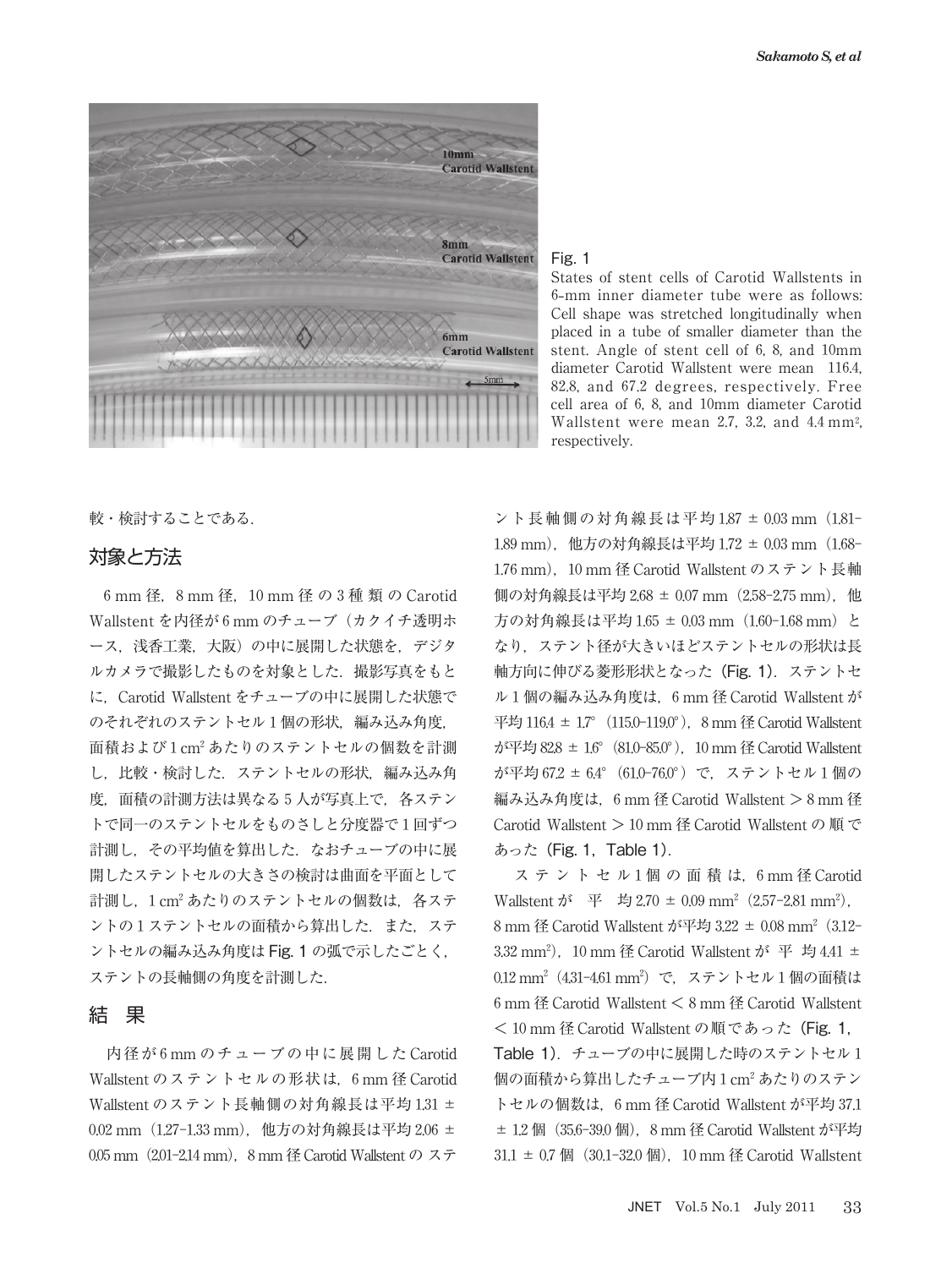| Diameter of stent | Angle of cell | Free cell area     | Cell number per $1 \text{ cm}^2$ |
|-------------------|---------------|--------------------|----------------------------------|
| $6-mm$            | 116.4 degrees | $2.7 \text{ mm}^2$ | $37.1$ cells                     |
| 8-mm              | 82.8 degrees  | $3.2 \text{ mm}^2$ | $31.1$ cells                     |
| $10$ -mm          | 67.2 degrees  | $4.4 \text{ mm}^2$ | $22.7$ cells                     |

Table 1 State of stent cells of Carotid Wallstent in 6-mm inner diameter tube

が平均 22.7 ± 0.6 個 (21.7-23.2 個) となり, 1 cm<sup>2</sup> あた りのステントセルの個数は, 6 mm 径 Carotid Wallstent  $> 8$  mm 径 Carotid Wallstent  $> 10$  mm 径 Carotid Wallstent の順で, 6 mm 径 Carotid Wallstent のステン トセルが単位面積あたり一番高いステントメッシュ密度 であった(Table 1).

# 考 察

Carotid Wallstent は, wire braided stent で, 頚動脈用 に開発されたモノレールシステムの自己拡張型ステント であり,ステント自体は Easy Wallstent の改良版である 腸骨動脈用ステントの Wallstent RP と同一である. EASY Wallstent からの改良点はステントセルの編み込 み角度で, EASY Wallstent の編み込み角度が 120°であ ったのに対して、Carotid Wallstent の編み込み角度は, 6 mm 径は 130° で. 8 mm 径と 10 mm 径は 140° と高ま った点である.Carotid Wallstent の製品資料によると, 編み込み角度が高まったことにより、EASY Wallstent と比較して,ステントの長軸側でのステントセルの間隔 が狭まり、また、ステントの柔軟性および血管壁への密 着性が高まり,外部からの圧排に対しての抵抗力および radial force が増加した,とされる.

さらに, Carotid Wallstent の stent cell design は, closed cell design であるため, open cell design のステントと比 較すると, free cell area が小さいためプラークの突出を 押さえこむ効果が期待できる $1-6$ ). また closed cell 構造 同士であった場合,個々のステントセルの面積が小さけ れば小さいほど,ステントセルによるメッシュが高密度 になるため,より一層のプラーク突出の押さえ込み効果 につながると推測される.

すなわち, Carotid Wallstent を留置する際には、本来 の編み込み角度 (140°) に、できるだけ近い状態で留置 することが, Easy Wallstent からの改良点 (ステントセ ル間隔が狭まったこと,ステントの柔軟性と血管壁への 密着性が高まったこと,外部からの圧排に対しての抵抗 力および radial force が増加したこと)を発揮すること になる.

本研究からは, 6 mm 径のチューブの中に 6 mm 径, mm 径, mm 径の Carotid Wallstent を留置したとき, 目的とする径より,大きいステント径を選択するほど, ステントは長軸方向に伸ばされ,編み込み角度が狭くな り、本来の設計形状からかけ離れることになった. その 結果,ステントセルの面積は大きくなり,メッシュ密度 は低くなった. 本研究は. ステントセルの変化の検討で あり、プラーク突出の押さえ込み効果の検討は行ってい ないが,メッシュ密度は,低いより高いほうが,プラー ク突出の押さえ込み効果が強いと推測される. それゆえ に、Carotid Wallstent のサイズ選択に関して、標的血管 に適合するステントサイズを選択することが Carotid Wallstent の本来の機能を発揮することにつながると推 測される.

## 結 論

Carotid Wallstent を用いる場合,ステントセルによる 高いステントメッシュ密度を期待するためには目的とす る径に,近い径を選択すべきである.

#### 文 献

- ) Bosiers M, de Donato G, Deloose K, et al: Does free cell area influence the outcome in carotid artery stenting?. Eur J Vasc Endovasc Surg  $33:135-141$ , 2007.
- ) Ischinger TA: Carotid stenting: which stent for which lesion? *J Interv Cardiol* 14:617-623, 2001.
- ) Müller**-**Hulsbeck S, Schäfer PJ, Charalambous N, et al: Comparison of carotid stents: an in**-**vitro experiment focusing on stent design. *J Endovasc Ther*  $16:168-177$ , 2009.
- ) Muller**-**Hulsbeck S, Preus H, Elhoft H: CAS: which stent for which lesion. *J Cardiovasc Surg* (*Torino*) 50.767-772, 2009.
- ) 奥村浩隆,寺田友昭,中村善也,ほか:Wallstent RP を用